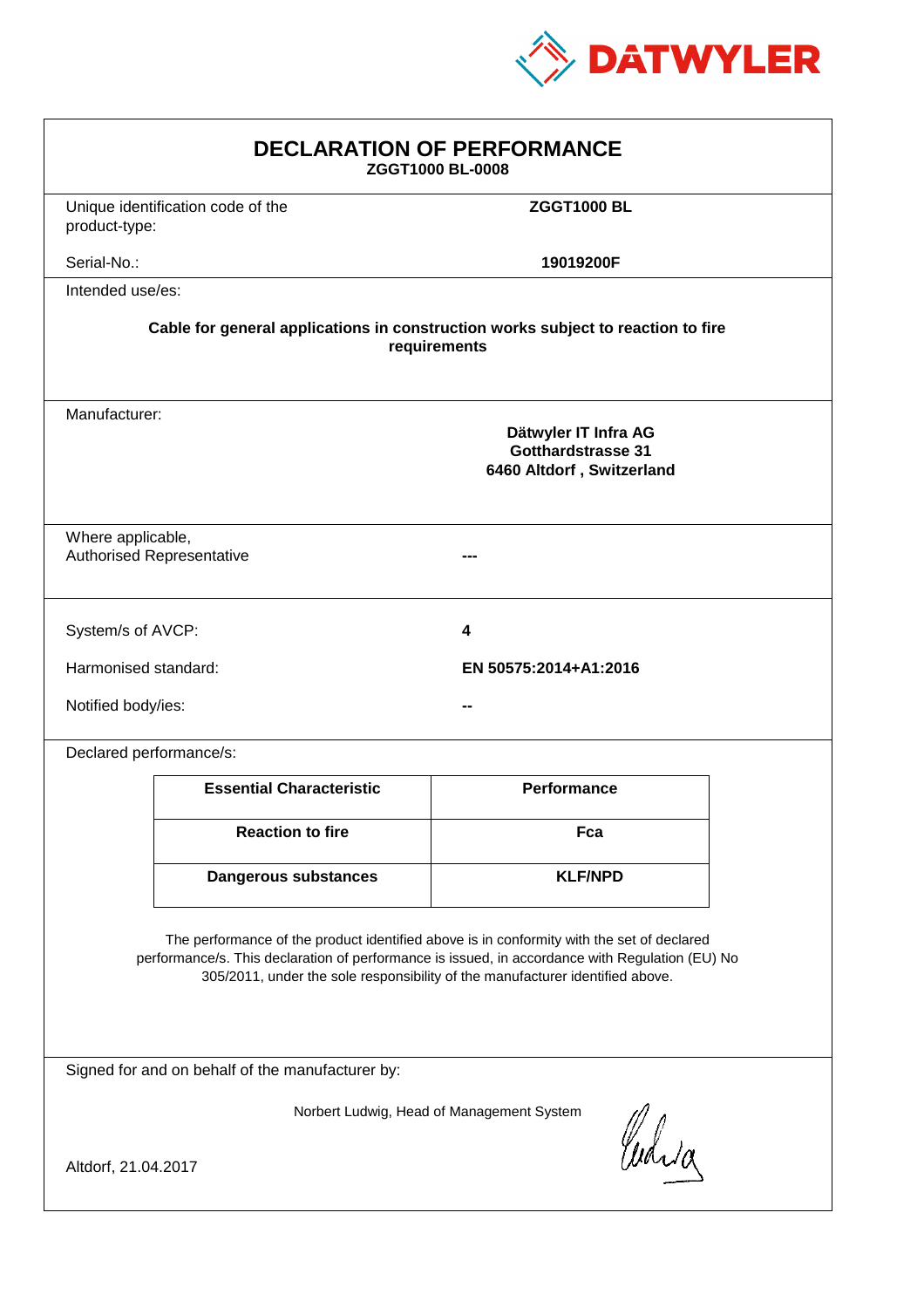

| LEISTUNGSERKLÄRUNG<br>ZGGT1000 BL-0008                                                                                                                                                                                                                     |                                                                         |                       |  |
|------------------------------------------------------------------------------------------------------------------------------------------------------------------------------------------------------------------------------------------------------------|-------------------------------------------------------------------------|-----------------------|--|
|                                                                                                                                                                                                                                                            | Eindeutiger Kenncode des Produkttyps:                                   | <b>ZGGT1000 BL</b>    |  |
| Serien-Nr.:                                                                                                                                                                                                                                                |                                                                         | 19019200F             |  |
| Verwendungszweck(e):                                                                                                                                                                                                                                       |                                                                         |                       |  |
| Kabel/Leitung für allgemeine Anwendungen in Bauwerken in Bezug auf die<br>Anforderungen an das Brandverhalten                                                                                                                                              |                                                                         |                       |  |
| Hersteller:                                                                                                                                                                                                                                                | Dätwyler IT Infra AG<br>Gotthardstrasse 31<br>6460 Altdorf, Switzerland |                       |  |
|                                                                                                                                                                                                                                                            | Wo anwendbar, Bevollmächtigter:                                         |                       |  |
| Leistungsbeständigkeit:                                                                                                                                                                                                                                    | System(e) zur Bewertung und Überprüfung der                             | 4                     |  |
| Harmonisierte Norm:                                                                                                                                                                                                                                        |                                                                         | EN 50575:2014+A1:2016 |  |
| Notifizierte Stelle(n):                                                                                                                                                                                                                                    |                                                                         |                       |  |
| Erklärte Leistung(en):                                                                                                                                                                                                                                     |                                                                         |                       |  |
|                                                                                                                                                                                                                                                            | <b>Wesentliche Merkmale</b>                                             | Leistung              |  |
|                                                                                                                                                                                                                                                            | <b>Brandverhalten</b>                                                   | Fca                   |  |
|                                                                                                                                                                                                                                                            | Gefährliche Stoffe                                                      | <b>KLF/NPD</b>        |  |
| Die Leistung des vorstehenden Produkts entspricht der erklärten Leistung/den erklärten<br>Leistungen. Für die Erstellung der Leistungserklärung im Einklang mit der Verordnung (EU) Nr.<br>305/2011 ist allein der obengenannte Hersteller verantwortlich. |                                                                         |                       |  |
| Unterzeichnet für den Hersteller und im Namen des Herstellers von:                                                                                                                                                                                         |                                                                         |                       |  |
| Norbert Ludwig, Head of Management System<br>Curia<br>Altdorf, 21.04.2017                                                                                                                                                                                  |                                                                         |                       |  |
|                                                                                                                                                                                                                                                            |                                                                         |                       |  |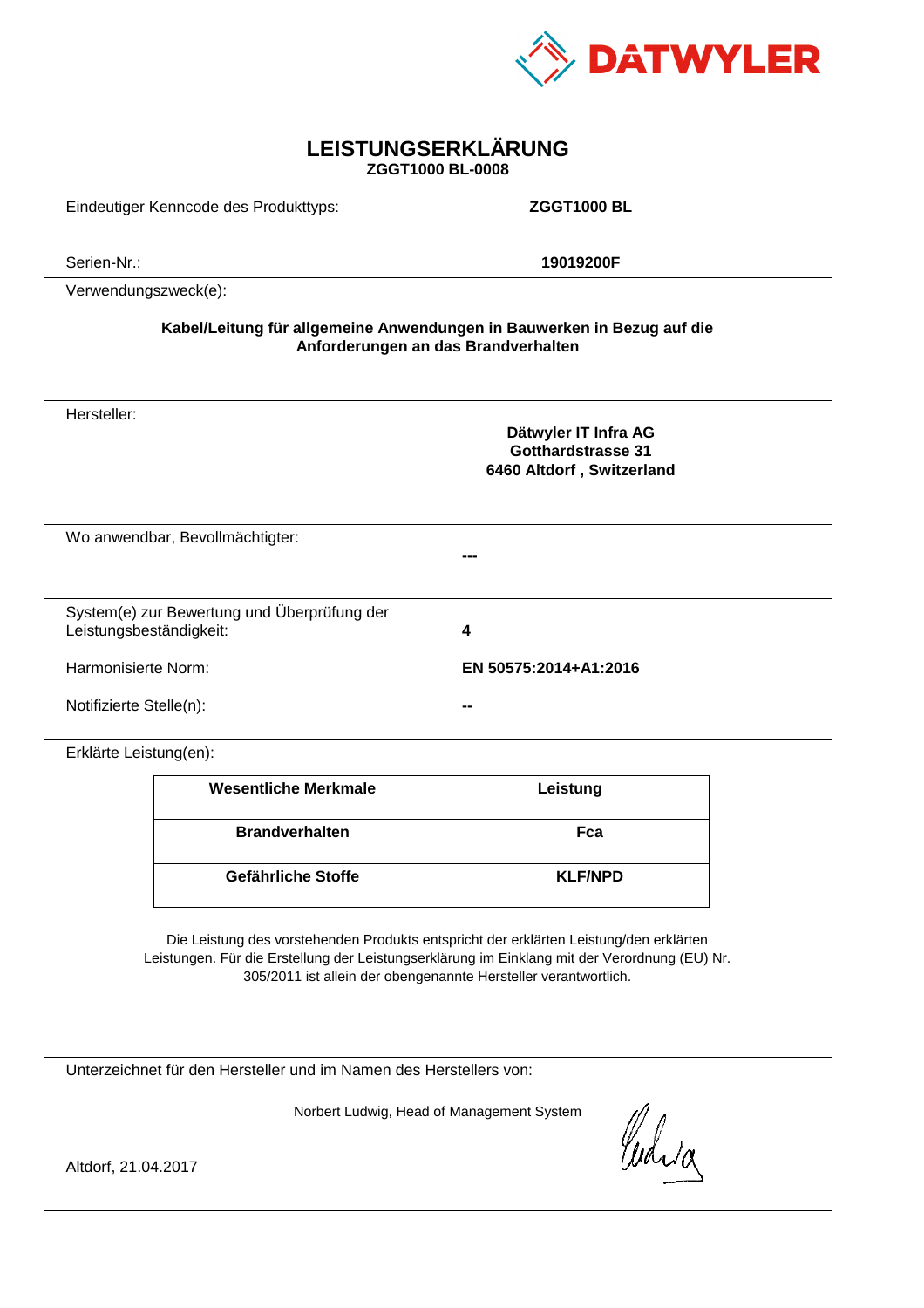

| <b>PRESTATIEVERKLARING</b><br>ZGGT1000 BL-0008                                                                                                                                                                                                                              |  |  |  |
|-----------------------------------------------------------------------------------------------------------------------------------------------------------------------------------------------------------------------------------------------------------------------------|--|--|--|
| <b>ZGGT1000 BL</b>                                                                                                                                                                                                                                                          |  |  |  |
| 19019200F                                                                                                                                                                                                                                                                   |  |  |  |
|                                                                                                                                                                                                                                                                             |  |  |  |
| Kabels voor algemene toepassingen in bouwwerken die onder<br>voorschriften inzake materiaalgedrag bij brand vallen                                                                                                                                                          |  |  |  |
| Dätwyler IT Infra AG<br><b>Gotthardstrasse 31</b><br>6460 Altdorf, Switzerland                                                                                                                                                                                              |  |  |  |
| indien van toepassing, Gemachtigde:                                                                                                                                                                                                                                         |  |  |  |
| Het systeem of de systemen voor de<br>beoordeling en verificatie van de<br>4<br>prestatiebestendigheid:<br>Geharmoniseerde norm:<br>EN 50575:2014+A1:2016<br>Aangemelde instantie(s):                                                                                       |  |  |  |
|                                                                                                                                                                                                                                                                             |  |  |  |
| <b>Prestatie</b>                                                                                                                                                                                                                                                            |  |  |  |
| Fca                                                                                                                                                                                                                                                                         |  |  |  |
| <b>KLF/NPD</b>                                                                                                                                                                                                                                                              |  |  |  |
| De prestaties van het hierboven omschreven product zijn conform de aangegeven prestaties. Deze<br>prestatieverklaring wordt in overeenstemming met Verordening (EU) nr. 305/2011 onder de exclusieve<br>verantwoordelijkheid van de hierboven vermelde fabrikant verstrekt. |  |  |  |
| Ondertekend voor en namens de fabrikant door:                                                                                                                                                                                                                               |  |  |  |
| Norbert Ludwig, Head of Management System<br>Curia<br>Altdorf, 21.04.2017                                                                                                                                                                                                   |  |  |  |
|                                                                                                                                                                                                                                                                             |  |  |  |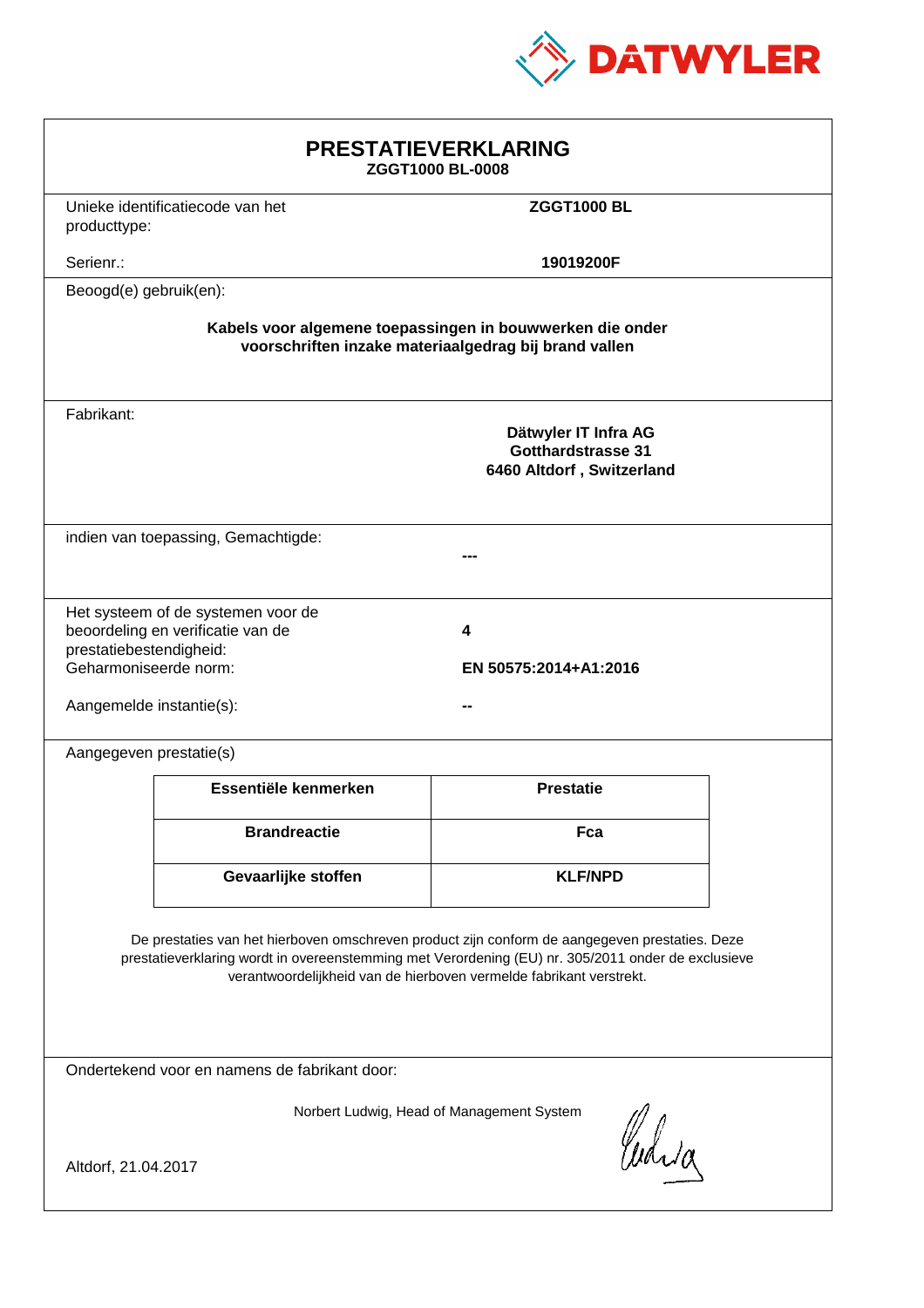

| DÉCLARATION DES PERFORMANCES<br>ZGGT1000 BL-0008                                                                                                                                                                                                                 |                                                                   |                                                                                                                |  |
|------------------------------------------------------------------------------------------------------------------------------------------------------------------------------------------------------------------------------------------------------------------|-------------------------------------------------------------------|----------------------------------------------------------------------------------------------------------------|--|
| produit type:                                                                                                                                                                                                                                                    | Code d'identification unique du                                   | <b>ZGGT1000 BL</b>                                                                                             |  |
| Numéro de série:                                                                                                                                                                                                                                                 |                                                                   | 19019200F                                                                                                      |  |
| Usage(s) prévu(s):                                                                                                                                                                                                                                               |                                                                   |                                                                                                                |  |
|                                                                                                                                                                                                                                                                  |                                                                   | Câble pour applications générales dans les ouvrages de construction soumis<br>aux exigences de réaction au feu |  |
| Fabricant:                                                                                                                                                                                                                                                       |                                                                   | Dätwyler IT Infra AG<br><b>Gotthardstrasse 31</b><br>6460 Altdorf, Switzerland                                 |  |
|                                                                                                                                                                                                                                                                  | Le cas échéant, Mandataire                                        |                                                                                                                |  |
| performances:<br>Norme harmonisée:<br>Organisme(s) notifié(s):                                                                                                                                                                                                   | Système(s) d'évaluation et de<br>vérification de la constance des | 4<br>EN 50575:2014+A1:2016                                                                                     |  |
|                                                                                                                                                                                                                                                                  | Performance(s) déclarée(s):                                       |                                                                                                                |  |
|                                                                                                                                                                                                                                                                  | Caractéristique essentielle                                       | <b>Performance</b>                                                                                             |  |
|                                                                                                                                                                                                                                                                  | Réaction au feu                                                   | Fca                                                                                                            |  |
|                                                                                                                                                                                                                                                                  | <b>Substances dangereuses</b>                                     | <b>KLF/NPD</b>                                                                                                 |  |
| Les performances du produit identifié ci-dessus sont conformes aux performances déclarées.<br>Conformément au règlement (UE) no 305/2011, la présente déclaration des performances est<br>établie sous la seule responsabilité du fabricant mentionné ci-dessus. |                                                                   |                                                                                                                |  |
|                                                                                                                                                                                                                                                                  | Signé pour le fabricant et en son nom par:                        |                                                                                                                |  |
| Altdorf, 21.04.2017                                                                                                                                                                                                                                              |                                                                   | Norbert Ludwig, Head of Management System<br>Curia                                                             |  |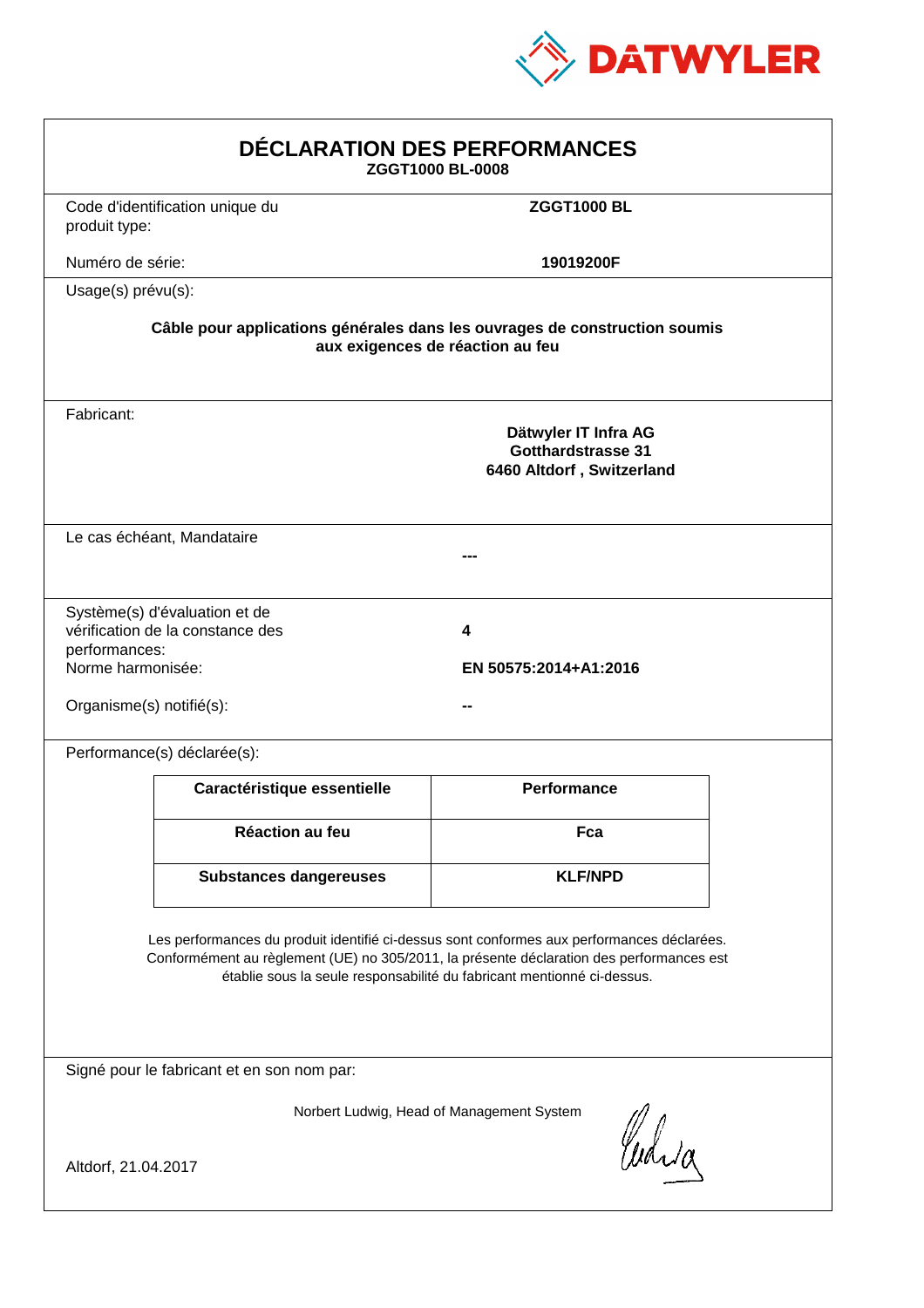

| <b>DECLARACIÓN DE PRESTACIONES</b><br>ZGGT1000 BL-0008                                                                                                                                                                                                                                         |                                                                                                                                                             |                     |  |  |
|------------------------------------------------------------------------------------------------------------------------------------------------------------------------------------------------------------------------------------------------------------------------------------------------|-------------------------------------------------------------------------------------------------------------------------------------------------------------|---------------------|--|--|
| producto tipo:                                                                                                                                                                                                                                                                                 | Código de identificación única del                                                                                                                          | <b>ZGGT1000 BL</b>  |  |  |
| Número de serie:                                                                                                                                                                                                                                                                               |                                                                                                                                                             | 19019200F           |  |  |
| Usos previstos:                                                                                                                                                                                                                                                                                |                                                                                                                                                             |                     |  |  |
|                                                                                                                                                                                                                                                                                                | Cable sujeto a requisitos de reacción al fuego para aplicaciones generales en obras<br>de construcción                                                      |                     |  |  |
| Fabricante:                                                                                                                                                                                                                                                                                    | Dätwyler IT Infra AG<br><b>Gotthardstrasse 31</b><br>6460 Altdorf, Switzerland                                                                              |                     |  |  |
|                                                                                                                                                                                                                                                                                                | En su caso, Representante autorizado:                                                                                                                       |                     |  |  |
| (EVCP):                                                                                                                                                                                                                                                                                        | Sistemas de evaluación y verificación<br>de la constancia de las prestaciones<br>4<br>Norma armonizada:<br>EN 50575:2014+A1:2016<br>Organismos notificados: |                     |  |  |
|                                                                                                                                                                                                                                                                                                | Prestaciones declaradas:                                                                                                                                    |                     |  |  |
|                                                                                                                                                                                                                                                                                                | Característica esencial                                                                                                                                     | <b>Prestaciones</b> |  |  |
|                                                                                                                                                                                                                                                                                                | Reacción al fuego                                                                                                                                           | Fca                 |  |  |
|                                                                                                                                                                                                                                                                                                | <b>Sustancias peligrosas</b>                                                                                                                                | <b>KLF/NPD</b>      |  |  |
| Las prestaciones del producto identificado anteriormente son conformes con el conjunto de<br>prestaciones declaradas. La presente declaración de prestaciones se emite, de conformidad con<br>el Reglamento (UE) nº 305/2011, bajo la sola responsabilidad del fabricante arriba identificado. |                                                                                                                                                             |                     |  |  |
|                                                                                                                                                                                                                                                                                                | Firmado por y en nombre del fabricante por:                                                                                                                 |                     |  |  |
| Norbert Ludwig, Head of Management System<br>Curia<br>Altdorf, 21.04.2017                                                                                                                                                                                                                      |                                                                                                                                                             |                     |  |  |